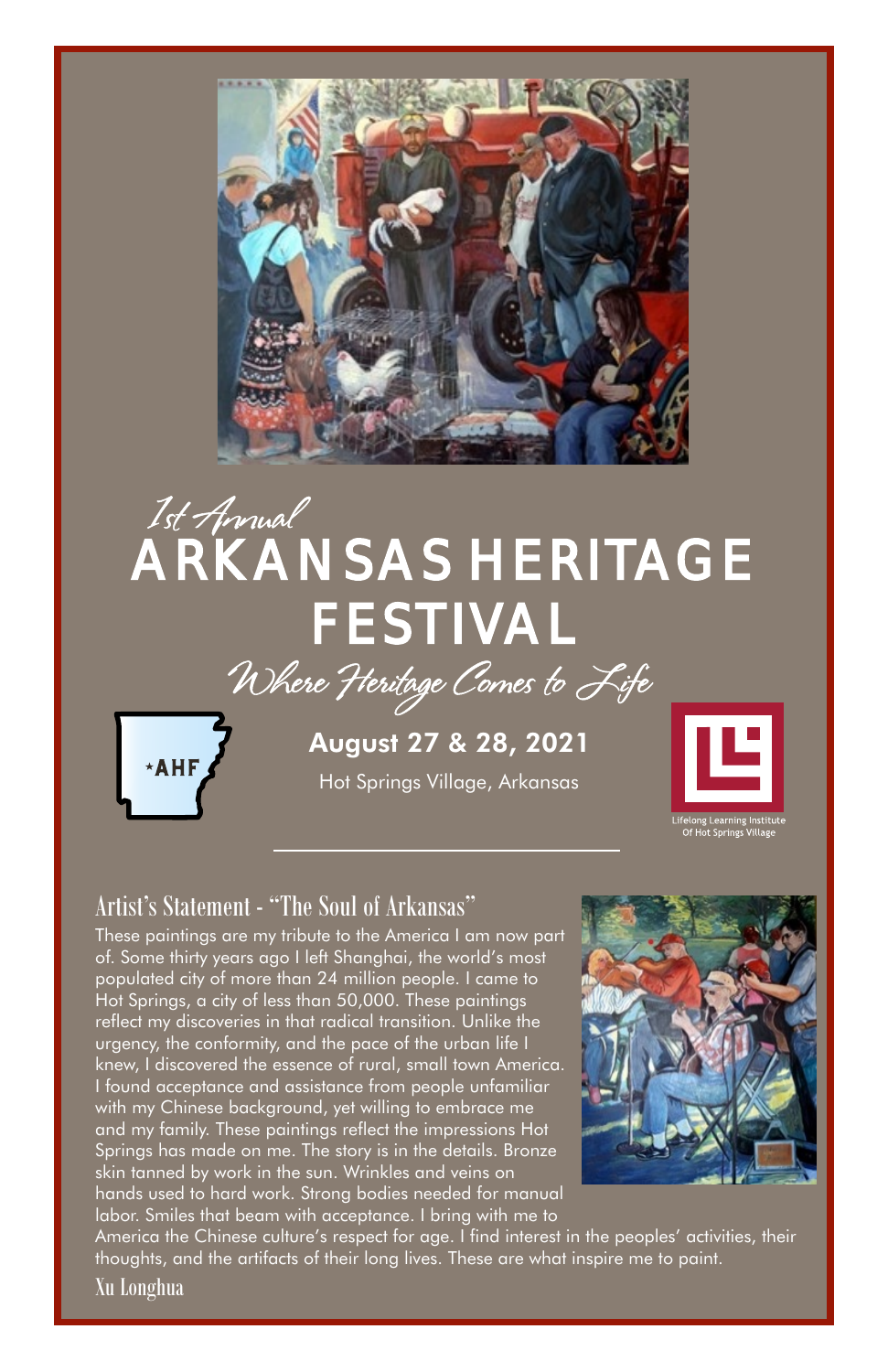# SPECIAL THANKS

### A Special Thank You to

The Arkansas Department of Heritage



### Thank You to Our Sponsors

Woodlands Stage: Remax of Hot Springs Village Grove Park Stage: Trademark Real Estate State Farm Insurance - Ike Eisenhauer

### Supporting Sponsors

Allen Tillery Chevrolet Faces Foundation Dr. Daron Praetzel Middleton Heat and Air Century 21 Real Estate Arvest Bank

### Food Vendors

**Clampits** Riverside Grocery Melinda's HSV Rotary Kona Ice Xplore Restaurants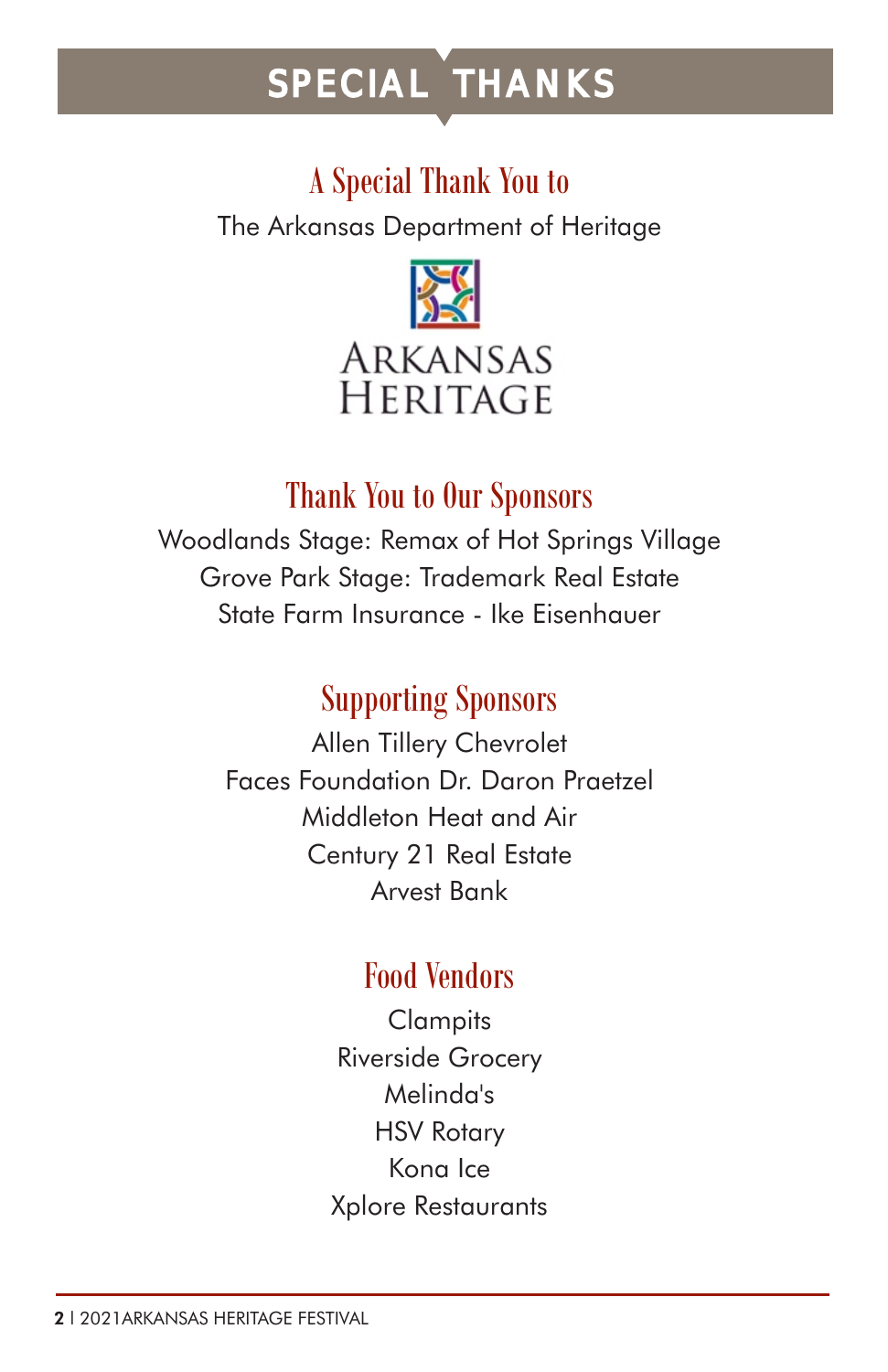## WOODLANDS AUDITORIUM SCHEDULE





*Symbolism*

*the Ouachitas*

### Friday, August 27th

| 9:45 -10:00 | Lt. Governor Tim Griffin |  |
|-------------|--------------------------|--|
|             |                          |  |

- 10:00 -11:00 Holly Hope *Reading Cemetery*
- 11:00 12:00 Janis Kearney *My Arkansas Journey*
- 12:00 1:00 Dr. Sam Taggart *Arkansas' Country Doctors*
- 1:00 2:00 Terry Diggs *Folklore and Songs of*
- 2:00 3:00 Rex Nelson *State of Disaster* 3:00 - 4:00 Arkansas PBS *Dreamland*

### Saturday, August 28th

| Linda Pennington Black           | The Negro Baseball<br>League and Arkansas          |
|----------------------------------|----------------------------------------------------|
| David Hill                       | The Vapors: America's<br>Forgotten Capital of Vice |
| Charlie Moore<br>and Ken Tillery | Mountain Music and<br>and Its Roots                |
| Lisa Carey                       | Arkansas' Heritage in<br>Quartz                    |
| Liz Robbins                      | Hot Springs' Tourism<br>Heritage                   |
| <b>Butch Bennett</b>             | Hot Springs Village,<br>Set in Stone               |
|                                  |                                                    |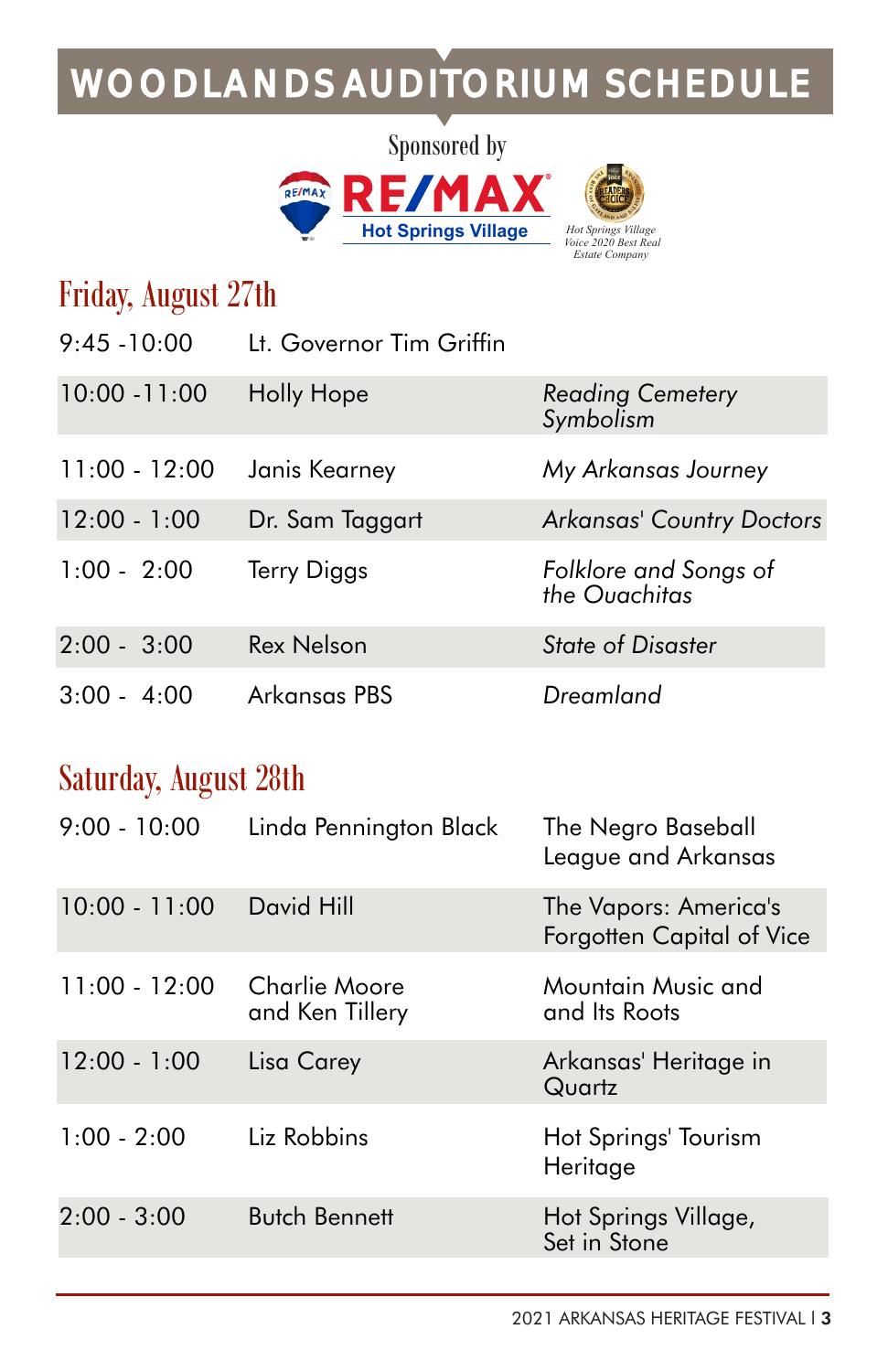# TENT SCHEDULE

### Friday, August 27th

|                | 11:00 - 11:30 Village Chorale   |
|----------------|---------------------------------|
| $12:30 - 1:00$ | <b>Charlie Mink Celtic Trio</b> |
| $1:30 - 2:00$  | Hot Springs Village Players     |
| $2:30 - 3:00$  | Charlie and Stu                 |

### Saturday, August 28th

|                          | 9:30 - 10:00 Village Chorale              |
|--------------------------|-------------------------------------------|
|                          | 10:30 - 11:00 Charlie and Stu             |
|                          | 11:30 - 12:00 Hot Springs Village Players |
| 12:30 - 1:00 Celtic Trio |                                           |



While enjoying the Arkansas Heritage Festival, plan to stop by the Hot Springs Village Veterans Memorial, a community effort honoring all branches of America's Armed Forces.

*"All Gave Some. Some Gave All."*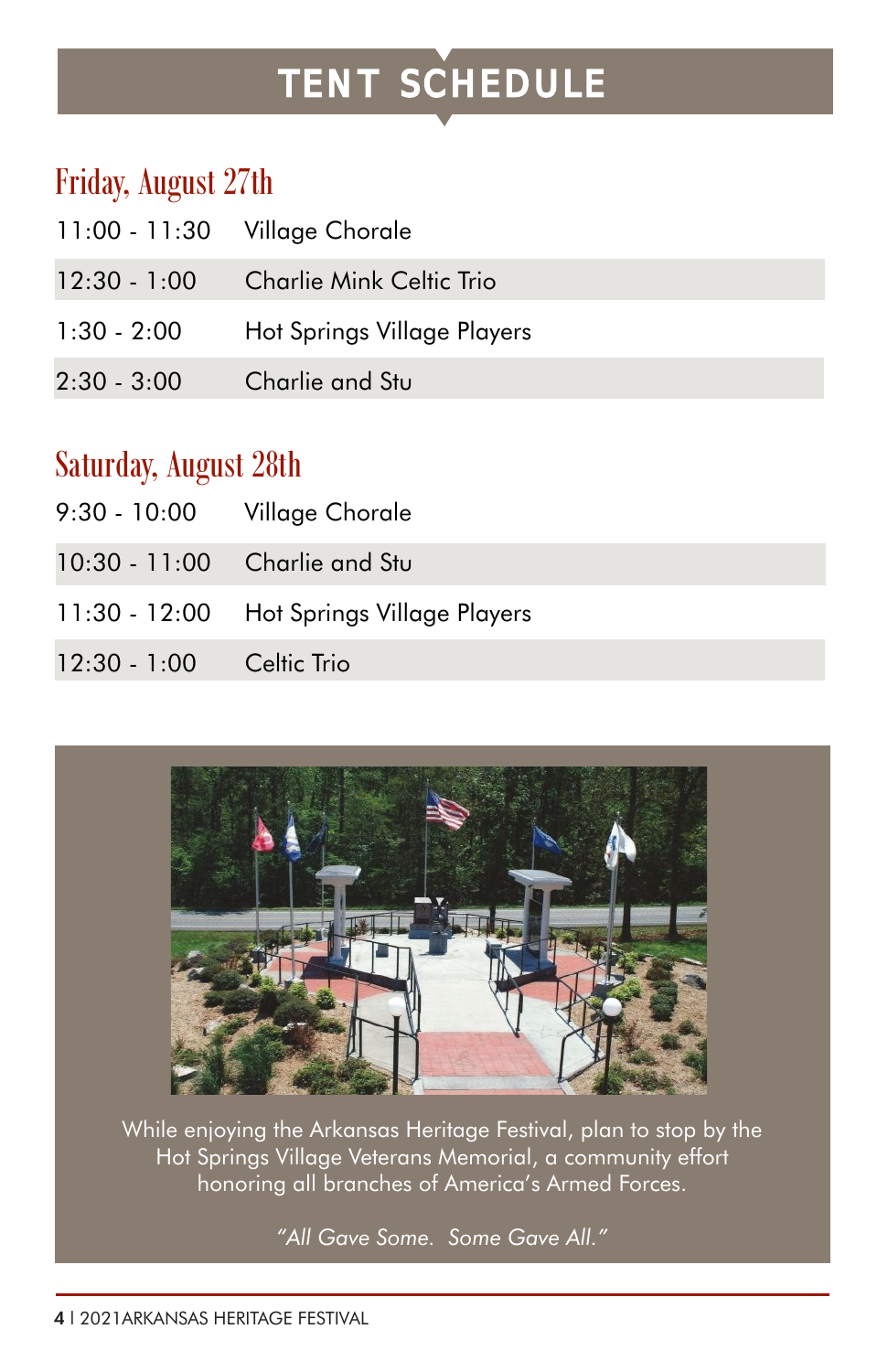## GROVE PARK SCHEDULE



| Friday, August 27th |                                                                        |
|---------------------|------------------------------------------------------------------------|
| $10:00 - 11:00$     | Ken Tillery                                                            |
| $11:15 - 12:15$     | Rackensack Folklore Society and<br>The Arkansas Cultural Dance Society |
| $12:30 - 1:30$      | Arkansas Highlands String Band                                         |
| $1:45 - 2:45$       | Rackensack Folklore Society and<br>The Arkansas Cultural Dance Society |
| $3:00 - 4:00$       | Arkansas Highlands String Band                                         |
| $4:15 - 5:15$       | Ken Tillery                                                            |

### Saturday, August 28th

| $9:00 - 10:15$  | The Common Ground Band               |
|-----------------|--------------------------------------|
| $11:00 - 12:15$ | Mike Bearden                         |
| $1:00 - 2:15$   | Jacob Flores                         |
| $3:00 - 4:15$   | <b>Buddy Case and Casey Lee Penn</b> |

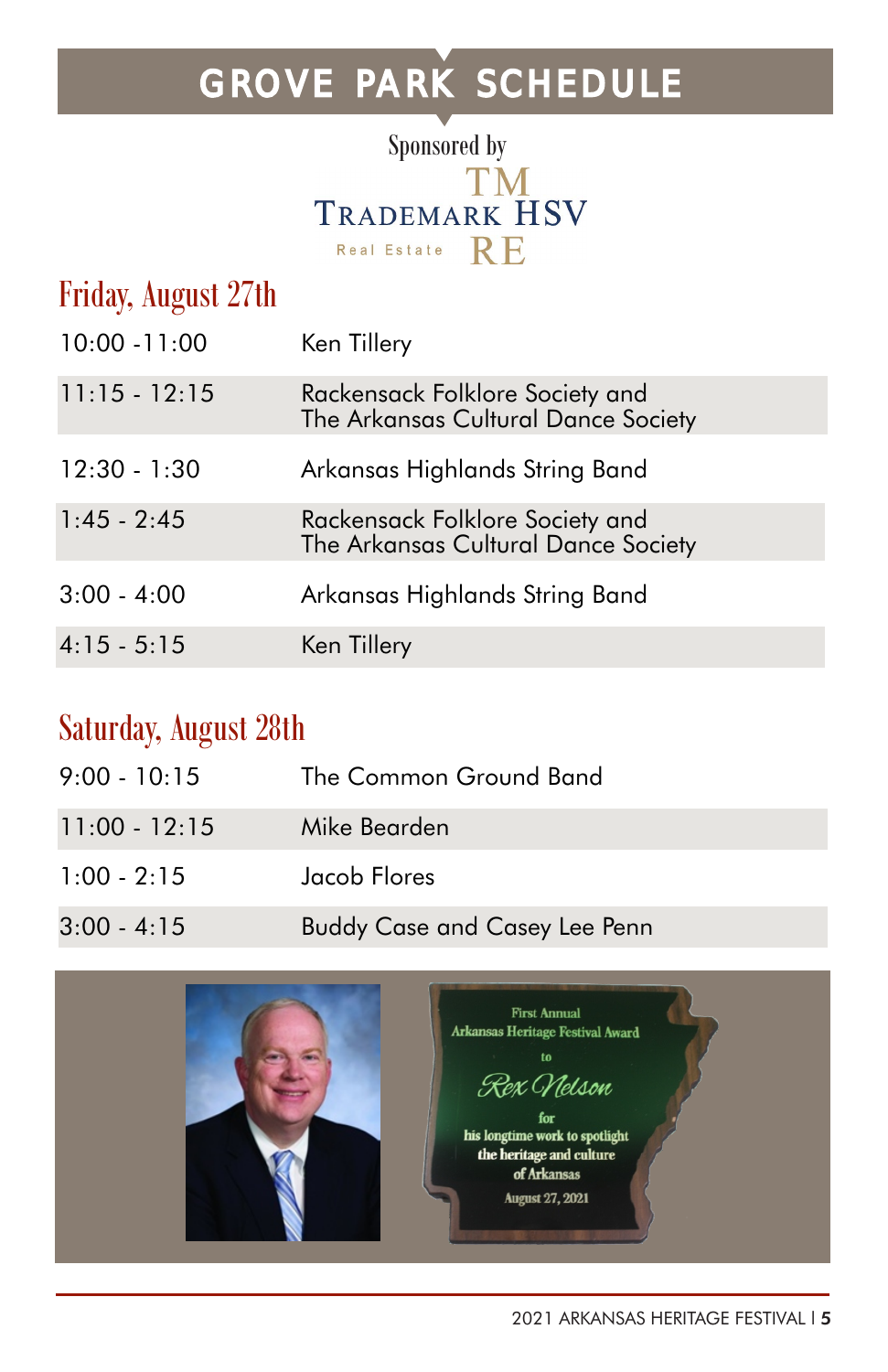# VENDORS

### Casa de Carta

Booth No.

- 1 Arkansas Rural Crafts
- $\mathcal{P}$ Jessieville School District
- 3 Arkansas Folk and Traditional Arts
- 4 Hot Springs Village Arts Council
- 5 Hot Springs Village Players
- 6 Village Concerts Association
- 7 Arkansas Department of Agriculture
- 8 --
- 9 Old State House Museum
- 10 --
- 11 Oaklawn Casino and Resort Hickory
- 12 Hills Quilts
- 13 Hickory Hills Quilts
- 14 AETN
- 15 Edward Jones
- 16 She-Studio
- 17 Mosaic Templars

## Ouachita Room

#### Booth No.

- 18 UU-Computers For Kids
- 19 Ron Coleman Mines
- 20 Altrusa
- 21 Ouachita Speaker Series
- 22 Dogwood Studio
- 23 Gems By Barb
- 25 Garland County Historical Society
- 26 Garland County Library
- 27 Saline County Library
- 27 Sam Taggart
- 28 --
- 29 Stacie Sanchez
- 30 Fountain Lake Schools
- 31 Fountain Lake Schools
- 32 Jamie Selden
- 33 National Park College
- 34 Nancy Uggla
- 35 --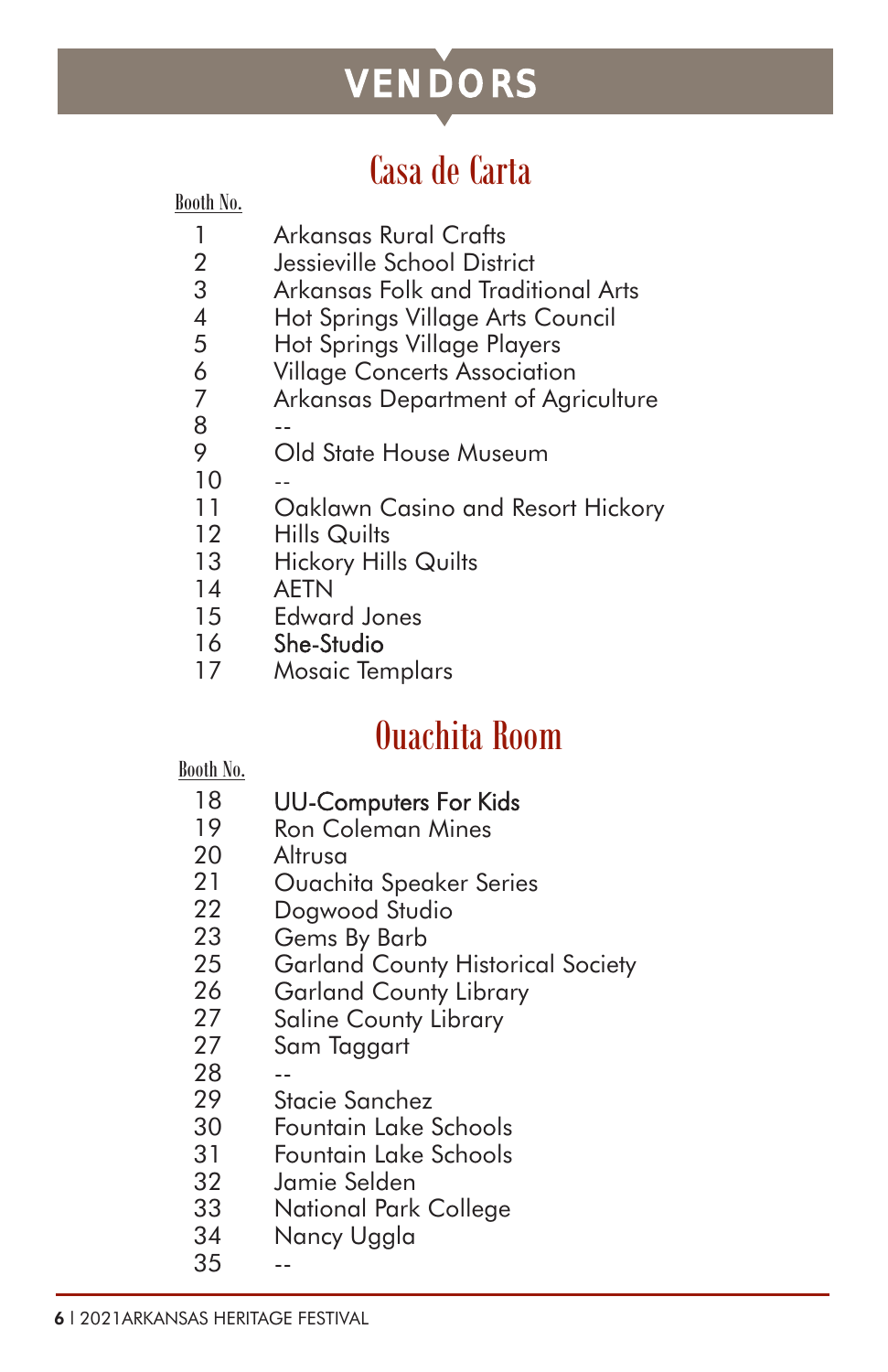# VENDORS

## **Outside**

| ٠ |  |
|---|--|
|   |  |

36

37 HSV Kiwanis

--

- 38 --
- 39
- 40 Village Audubon
- 41 **Leaffilter**

--

- $\Delta$ --
- 43 Arkansas Game and Fish
- 44 Village Walk for Cancer
- 45 State Farm
- 46 HSV Republican Women
- 47 Millie Gore Lancaster
- 48 --
- 49 Diane Kafka
- 50 HSV CBD
- 51 Floyd Neely

## Woodlands Lobby

Arkansas Department of Heritage Authors Table Dawson Education Cooperative Hot Springs Village Property Owners Assn. Lifelong Learning Institute of Hot Springs Village

#### Festival Committee

Larry Wilson Nancy Hendricks Amy Thomason Melanie Pedersen

Terry Wiley Susan McCarty David Childs Alice Canham

John OBrien